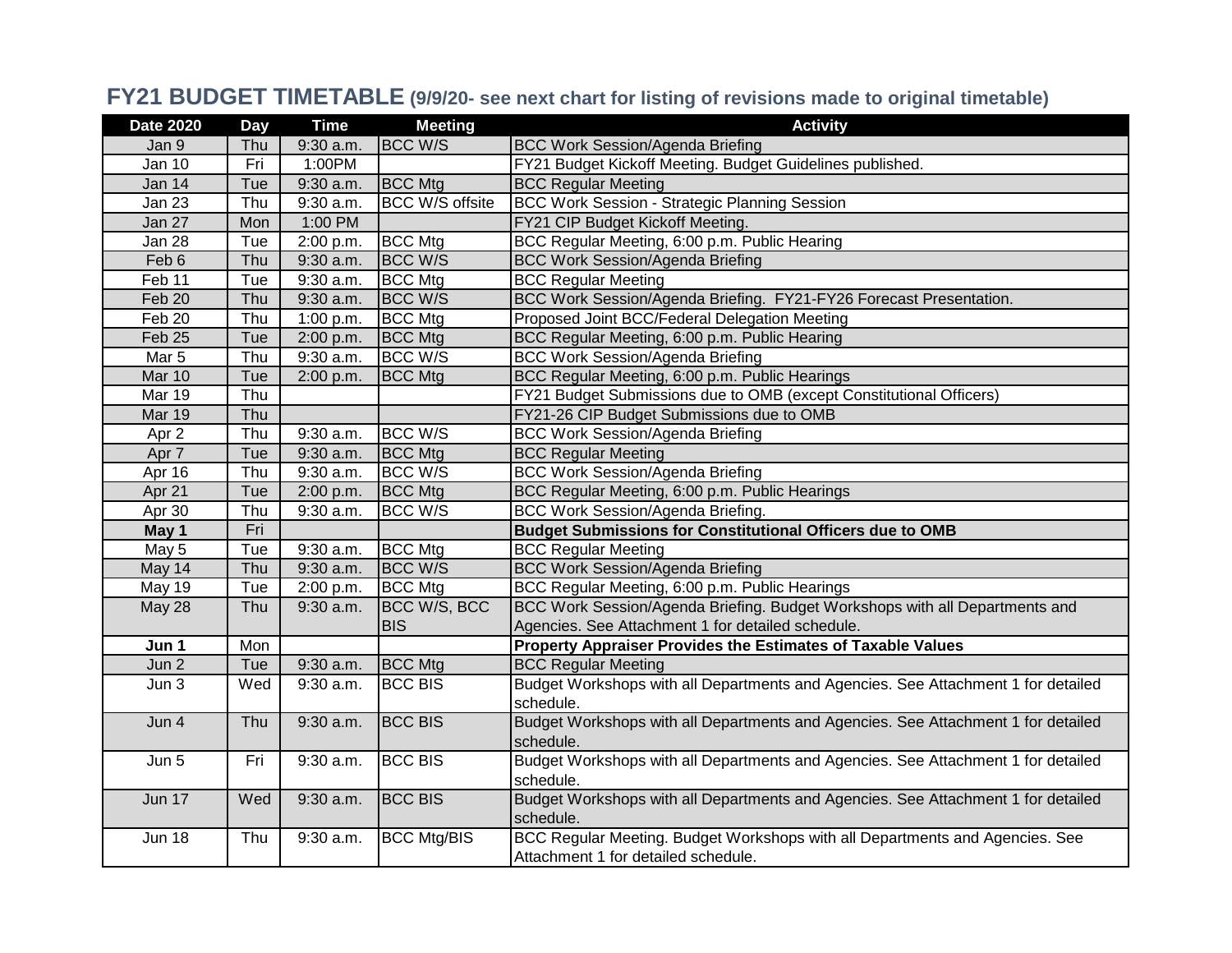| <b>Date 2020</b> | Day | <b>Time</b> | <b>Meeting</b> | <b>Activity</b>                                                                                               |
|------------------|-----|-------------|----------------|---------------------------------------------------------------------------------------------------------------|
| <b>Jun 19</b>    | Fri | 9:30 a.m.   | <b>BCC BIS</b> | Budget Workshops with all Departments and Agencies. See Attachment 1 for detailed<br>schedule.                |
| <b>Jun 23</b>    | Tue | 2:00 p.m.   | <b>BCC Mtg</b> | BCC Regular Meeting, 6:00 p.m. Public Hearings                                                                |
| Jul 1            | Wed |             |                | <b>Property Appraiser Certifies Preliminary Tax Roll</b>                                                      |
| <b>Jul 16</b>    | Thu | $9:30$ a.m. | <b>BCC W/S</b> | BCC Work Session/Agenda Briefing. Budget Information Session: Sheriff.                                        |
| <b>Jul 21</b>    | Tue | 2:00 p.m.   | <b>BCC Mtg</b> | BCC Regular Meeting - County Administrator presents FY21 Proposed Budget; 6:00 p.m.<br><b>Public Hearings</b> |
| <b>Jul 30</b>    | Thu | 9:30 a.m.   | <b>BCC BIS</b> | Budget Information Session. Feedback regarding FY21 Proposed Budget.                                          |
| Aug 4            | Tue |             |                | Property Appraiser is notified of proposed millage rates for development of TRIM<br>notices                   |
| Aug 6            | Thu | $9:30$ a.m. | <b>BCC BIS</b> | Budget Information Session (if necessary).                                                                    |
| Aug 11           | Tue | $9:30$ a.m. | <b>BCC Mtg</b> | <b>BCC Regular Meeting</b>                                                                                    |
| Aug 20           | Thu | $9:30$ a.m. | <b>BCC BIS</b> | <b>Budget Information Session</b>                                                                             |
| Aug 24           | Mon |             |                | TRIM notices mailed to all property owners                                                                    |
| Aug 27           | Thu | 9:30 a.m.   | <b>BCC BIS</b> | <b>Budget Information Session</b>                                                                             |
| Sep 3            | Thu | 9:30 a.m.   | <b>BCC W/S</b> | <b>BCC Work Session/Agenda Briefing</b>                                                                       |
| Sep 8            | Tue |             |                | Tentative FY21 Budget posted to County website                                                                |
| <b>Sep 10</b>    | Thu | 2:00 p.m.   | <b>BCC PH</b>  | BCC Regular Meeting, 6:00 p.m. Public Hearings - 1st Public Hearing - BCC adopts                              |
|                  |     |             |                | tentative FY21 millage rates and budgets                                                                      |
| Sep 17           | Thu | $9:30$ a.m. | <b>BCC W/S</b> | <b>BCC Work Session/Agenda Briefing</b>                                                                       |
| <b>Sep 20</b>    | Sun |             |                | Advertisement of Budget Public Hearing Notice and Budget Summary in                                           |
|                  |     |             |                | newspaper                                                                                                     |
| Sep 22           | Tue | 2:00 p.m.   | <b>BCC PH</b>  | BCC Regular Meeting, 6:00 p.m. Public Hearings - 2nd Public Hearing - BCC                                     |
|                  |     |             |                | adopts final FY21 millage rates and budgets                                                                   |
| <b>Sep 25</b>    | Fri |             |                | Distribute Adopted Resolutions to Property Appraiser, Tax Collector, State                                    |
|                  |     |             |                | <b>Department of Revenue</b>                                                                                  |
| Oct 1            | Thu |             |                | FY21 Begins                                                                                                   |
| Oct <sub>5</sub> | Mon |             |                | Final Taxable Value (DR-422) Received from Property Appraiser prior to Extension<br>of Rolls                  |
| Oct 8            | Thu |             |                | Return Form DR-422 to Property Appraiser within 3 days of receipt                                             |
| <b>Oct 15</b>    | Thu |             |                | Office of Economic and Demographic Research data submission                                                   |
| <b>Oct 21</b>    | Wed |             |                | Final Budget Posted to County's Official Website; Certify Compliance with                                     |
|                  |     |             |                | Sections 200.065 and 200.068, Florida Statutes, to Department of Revenue                                      |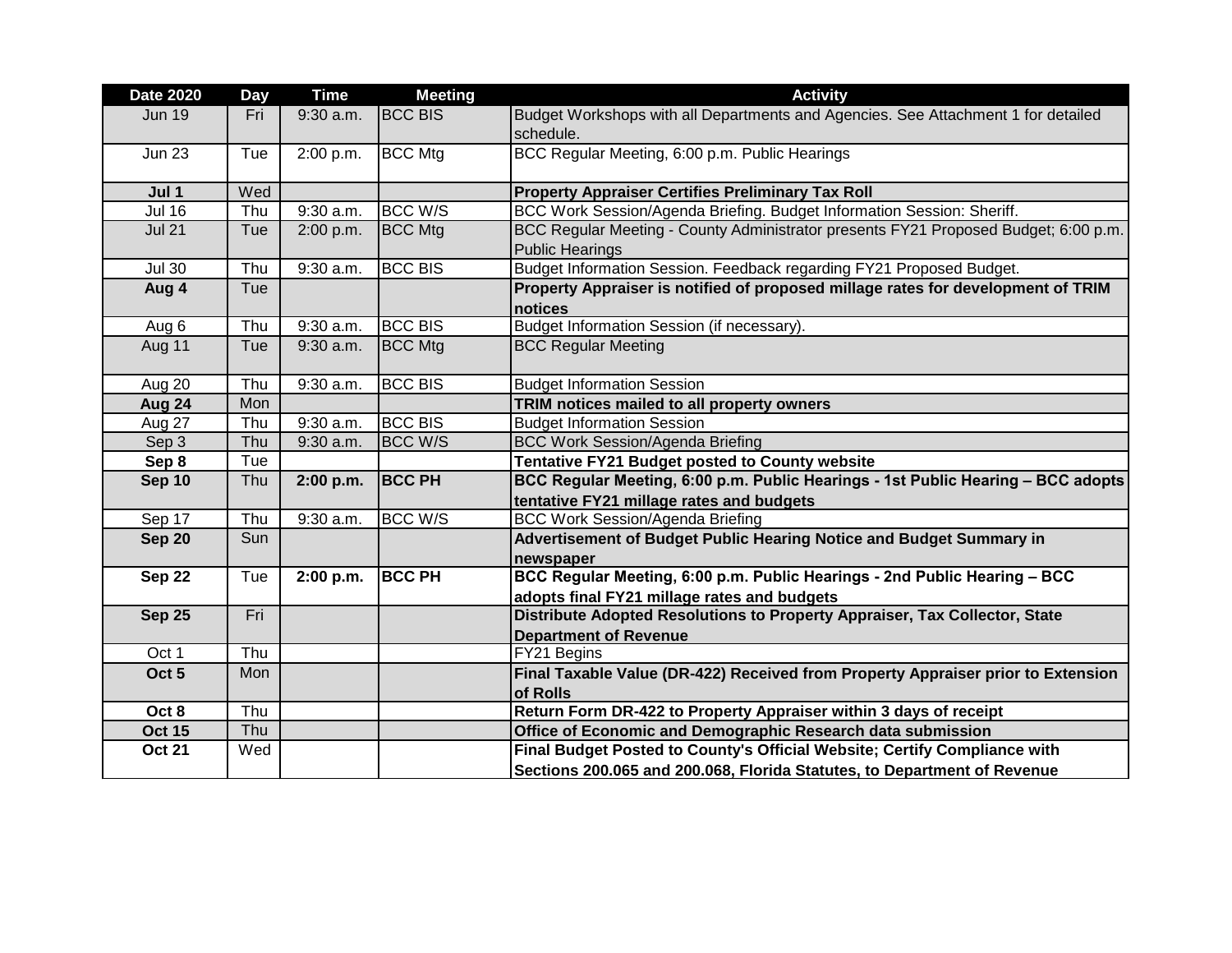| Change    | <b>Date</b>                                                                                                       | Day        | <b>Time</b> | <b>Activity</b>                                                                                                                  |
|-----------|-------------------------------------------------------------------------------------------------------------------|------------|-------------|----------------------------------------------------------------------------------------------------------------------------------|
| 3/23/2020 |                                                                                                                   |            |             |                                                                                                                                  |
| R         | Jan 23                                                                                                            | <b>Thu</b> | 9:00 AM     | FY21 CIP Budget Kickoff Meeting.                                                                                                 |
| R.        | Jan 27                                                                                                            | Mon        | 1:00 PM     | FY21 CIP Budget Kickoff Meeting.                                                                                                 |
| N         | Apr 30                                                                                                            | Thu        | 9:30 AM     | Budget Workshops with all Departments and Agencies. See Attachment 1 for detailed schedule.                                      |
| <b>N</b>  |                                                                                                                   |            |             | April 30, 2020 Budget Information Sessions added to the schedule. Please see Attachment 1 for sequence of agencies.              |
| 4/7/2020  |                                                                                                                   |            |             |                                                                                                                                  |
| R.        | Apr 30                                                                                                            | Thu        | $9:30$ A.M. | BCC Work Session/Agenda Briefing. Budget Workshops with all Departments and Agencies.<br>See Attachment 1 for detailed schedule. |
| N         |                                                                                                                   |            |             | May 28, 2020 Budget Information Sessions added to the schedule. Please see Attachment 1 for sequence of agencies.                |
| 4/14/2020 |                                                                                                                   |            |             |                                                                                                                                  |
| R         |                                                                                                                   |            |             | Revisions of Budget Information Sessions Schedule. Sequence of agencies changed. Please see Attachment 1.                        |
| 5/27/2020 |                                                                                                                   |            |             |                                                                                                                                  |
| R         | Revisions of Budget Information Sessions Schedule. Sequence and start/end times changed. Please see Attachment 1. |            |             |                                                                                                                                  |
| 6/12/2020 |                                                                                                                   |            |             |                                                                                                                                  |
| R         |                                                                                                                   |            |             | Budget Information Session Date for Sheriff has changed. Please see Attachment 1.                                                |
| 6/16/2020 |                                                                                                                   |            |             |                                                                                                                                  |
| R         |                                                                                                                   |            |             | Revisions of Budget Information Sessions Schedule. Sequence and start/end times changed.                                         |
|           | June 18 BIS Sessions moved to June 19. Please see Attachment 1.                                                   |            |             |                                                                                                                                  |
| 6/17/2020 |                                                                                                                   |            |             |                                                                                                                                  |
| R         |                                                                                                                   |            |             | Revisions of Budget Information Sessions Schedule. Sequence and start/end times changed. Please see Attachment 1.                |
| 8/14/2020 |                                                                                                                   |            |             |                                                                                                                                  |
| N         | August 20, 2020 Budget Information Session added.                                                                 |            |             |                                                                                                                                  |
| 8/21/2020 |                                                                                                                   |            |             |                                                                                                                                  |
| N         | August 27, 2020 Budget Information Session added.                                                                 |            |             |                                                                                                                                  |
| 9/9/2020  |                                                                                                                   |            |             |                                                                                                                                  |
| R         | Sep 18                                                                                                            | Fri        |             | Advertisement of Budget Public Hearing Notice and Budget Summary in newspaper                                                    |
| R         | <b>Sept. 20</b>                                                                                                   | Sun        |             | Advertisement of Budget Public Hearing Notice and Budget Summary in newspaper                                                    |

## **SCHEDULE OF REVISIONS TO ORIGINAL FY21 BUDGET TIMETABLE (distributed on 1/9/20)**

O = indicates Original Schedule dated 1/9/2020

 $R =$  indicates Revisions made to original schedule

N = indicates New Activity added to Original Schedule dated 1/9/2020 09/09/20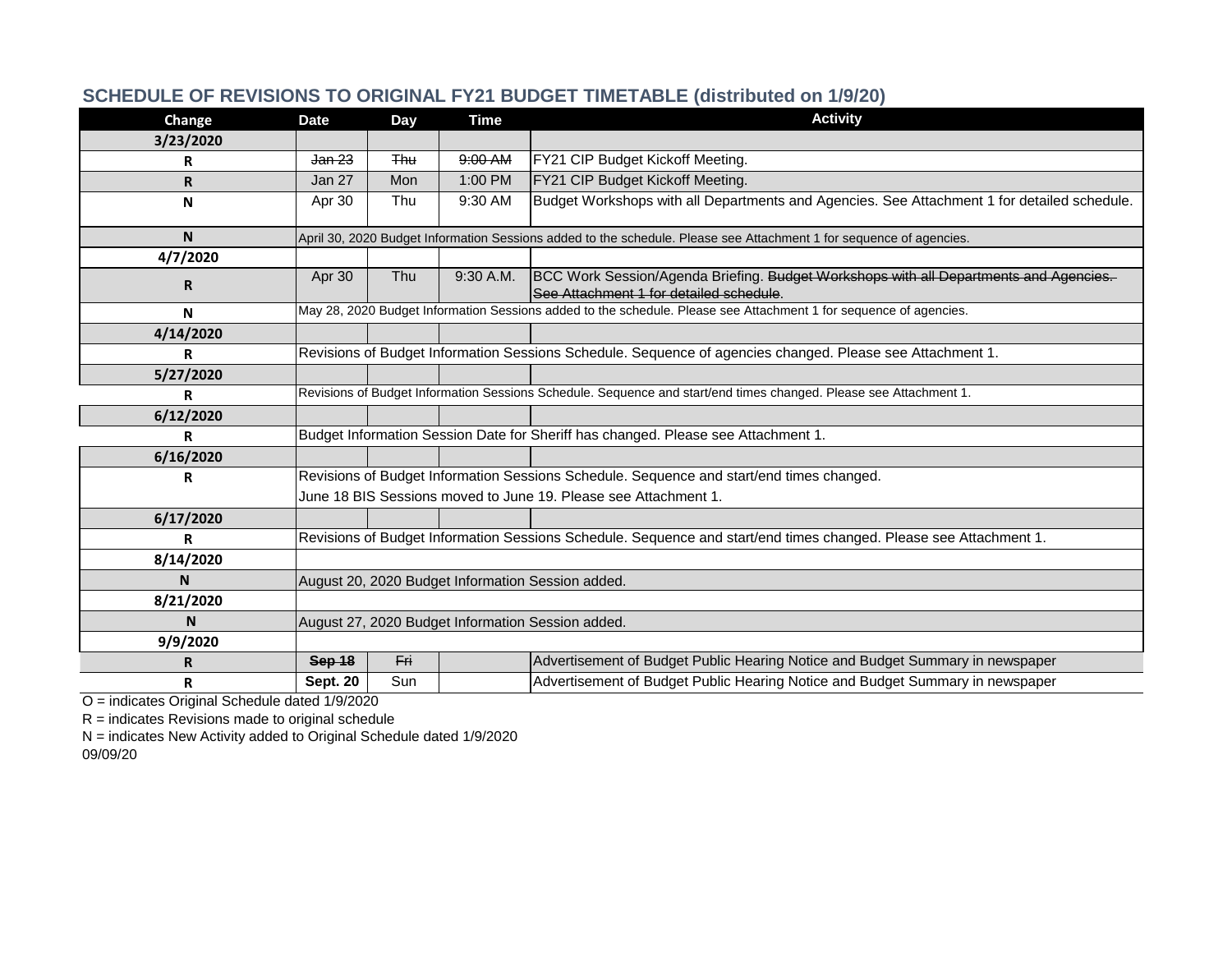| <b>PRESENTATION DATE</b>       | #                       | <b>DEPARTMENT</b>                                              | <b>Estimated</b><br><b>Start Time</b> | <b>Estimated</b><br><b>End Time</b> |
|--------------------------------|-------------------------|----------------------------------------------------------------|---------------------------------------|-------------------------------------|
| Thursday, May 28               | 1                       | <b>Feather Sound Community Services District</b>               |                                       |                                     |
| (9:30 a.m.)                    | $\overline{2}$          | Palm Harbor Community Services District                        |                                       |                                     |
|                                | 3                       | East Lake Library                                              |                                       |                                     |
|                                | $\overline{\mathbf{4}}$ | <b>East Lake Recreation</b>                                    |                                       |                                     |
|                                | 5                       | <b>Pinellas Public Library MSTU</b>                            |                                       |                                     |
| <b>Wednesday, June 3</b>       | 1                       | <b>Introduction and Budget Overview</b>                        | 9:30 AM                               | 10:15 AM                            |
| (all day, beginning 9:30 a.m.) | $\overline{2}$          | <b>Property Appraiser</b>                                      | 10:15 AM                              | 10:45 AM                            |
|                                | 3                       | Airport                                                        | 10:45 AM                              | 11:30 AM                            |
|                                | $\overline{4}$          | <b>Convention &amp; Visitors Bureau</b>                        | 11:30 AM                              | 12:15 PM                            |
|                                | 5                       | <b>Economic Development</b>                                    | 12:15 PM                              | 1:00 PM                             |
|                                |                         | [LUNCH]                                                        | 1:00 PM                               | 1:30 PM                             |
|                                | 6                       | Building & Development Review Services (incl Code Enforcement) | 1:30 PM                               | 2:15 PM                             |
|                                | $\overline{7}$          | <b>Contractor Licensing</b>                                    | 2:15 PM                               | 3:00 PM                             |
|                                | 8                       | <b>Planning (incl Community Development)</b>                   | 3:00 PM                               | 3:45 PM                             |
|                                | $\overline{9}$          | Pinellas Planning Council (Forward Pinellas)                   | 3:45 PM                               | 4:15 PM                             |
| Thursday, June 4               | $\mathbf{1}$            | Office of Asset Management                                     | 9:30 AM                               | 10:00 AM                            |
| (all day, beginning 9:30 a.m.) | $\overline{2}$          | Solid Waste                                                    | 10:00 AM                              | 10:45 AM                            |
|                                | 3                       | <b>Utilities</b>                                               | 10:45 AM                              | 12:15 PM                            |
|                                |                         | [LUNCH]                                                        | 12:15 PM                              | 1:00 PM                             |
|                                | 4                       | <b>Public Works</b>                                            | 1:00 PM                               | 3:00 PM                             |
|                                | 5                       | Governmental CIP (incl Penny)                                  | 3:00 PM                               | 4:30 PM                             |
| Friday, June 5                 | $\mathbf{1}$            | <b>Parks &amp; Conservation Resources</b>                      | 9:30 AM                               | 10:30 AM                            |
| (all day, beginning 9:30 a.m.) | $\overline{2}$          | Office of Management and Budget                                | 10:30 AM                              | 11:00 AM                            |
|                                | 3                       | <b>Tax Collector</b>                                           | 11:00 AM                              | 11:30 AM                            |
|                                | $\overline{4}$          | <b>County Attorney</b>                                         | 11:30 AM                              | 12:00 PM                            |
|                                |                         | <b>[LUNCH]</b>                                                 | 12:00 PM                              | 12:45 PM                            |
|                                | 5                       | Marketing & Communications                                     | 12:45 PM                              | 1:15 PM                             |
|                                | $6\phantom{1}6$         | County Administration (incl Employee Relations, MSTU)          | 1:15 PM                               | 2:15 PM                             |
|                                | $\overline{7}$          | <b>Human Resources</b>                                         | 2:15 PM                               | 3:15 PM                             |
|                                | 8                       | Office of Human Rights                                         | 3:15 PM                               | 3:45 PM                             |
| <b>Wednesday, June 17</b>      | $\mathbf{1}$            | <b>Supervisor of Elections</b>                                 | 9:30 AM                               | 10:00 AM                            |

## **Attachment 1: 2021 Budget Development - Budget Information Sessions Schedule**